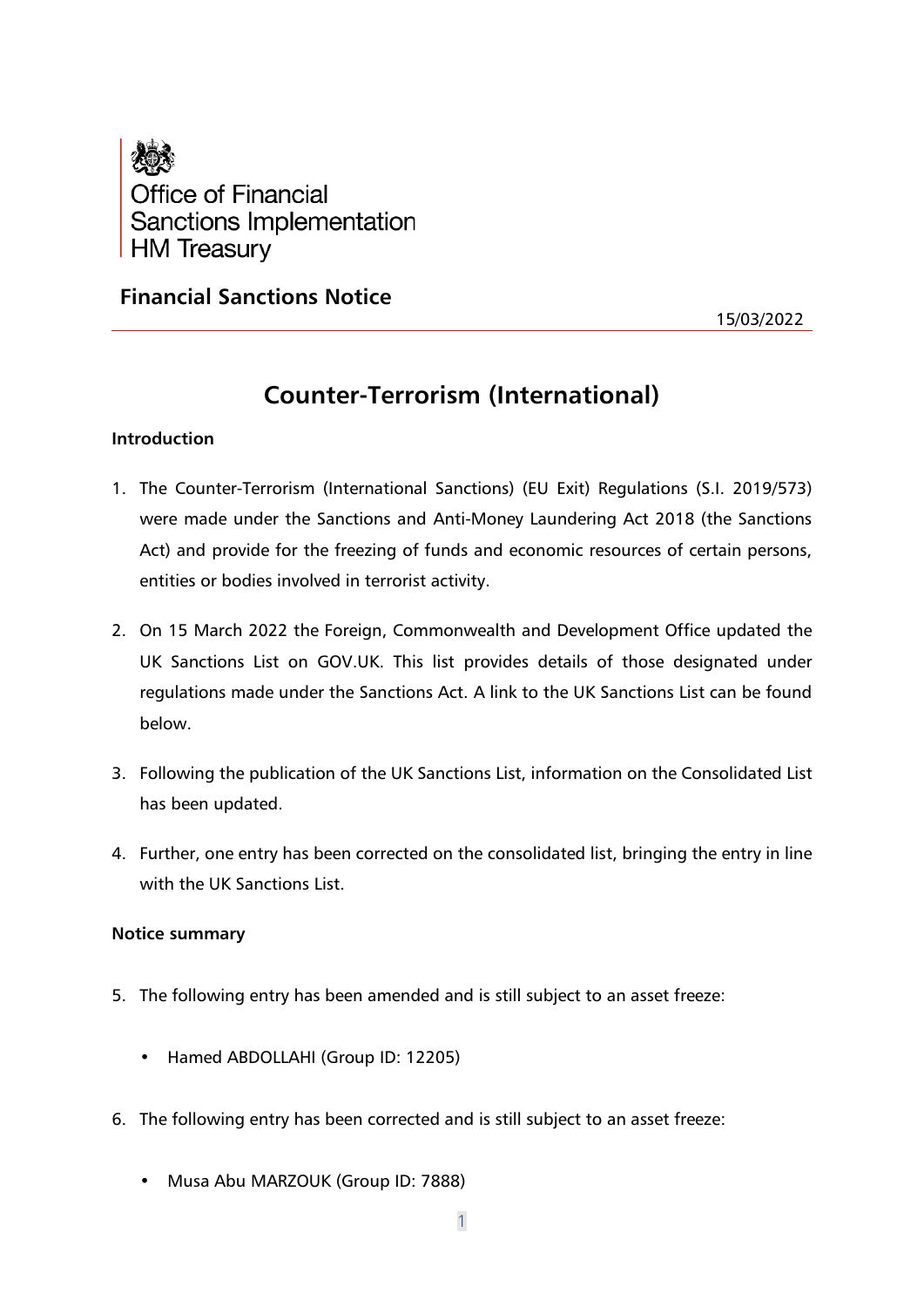# **What you must do**

# 7. You must:

- i. check whether you maintain any accounts or hold any funds or economic resources for the persons set out in the Annex to this Notice;
- ii. freeze such accounts, and other funds or economic resources and any funds which are owned or controlled by persons set out in the Annex to the Notice
- iii. refrain from dealing with the funds or assets or making them available (directly or indirectly) to such persons unless licensed by the Office of Financial Sanctions Implementation (OFSI);
- iv. report any findings to OFSI, together with any additional information that would facilitate compliance with the Regulations;
- v. provide any information concerning the frozen assets of designated persons that OFSI may request. Information reported to OFSI may be passed on to other regulatory authorities or law enforcement.
- 8. Where a relevant institution has already reported details of accounts, other funds or economic resources held frozen for designated persons, they are not required to report these details again.
- 9. Failure to comply with financial sanctions legislation or to seek to circumvent its provisions is a criminal offence.

# **Further Information**

- 10. Copies of recent notices, UK legislation and relevant guidance can be obtained from the Counter-Terrorism (International) financial sanctions page on the Gov.UK website: [https://www.gov.uk/government/collections/financial-sanctions-regime-specific](https://www.gov.uk/government/collections/financial-sanctions-regime-specific-consolidated-lists-and-releases)[consolidated-lists-and-releases](https://www.gov.uk/government/collections/financial-sanctions-regime-specific-consolidated-lists-and-releases)
- 11. The Consolidated List can be found here: [https://www.gov.uk/government/publications/financial-sanctions-consolidated-list-of](https://www.gov.uk/government/publications/financial-sanctions-consolidated-list-of-targets/consolidated-list-of-targets)[targets/consolidated-list-of-targets](https://www.gov.uk/government/publications/financial-sanctions-consolidated-list-of-targets/consolidated-list-of-targets)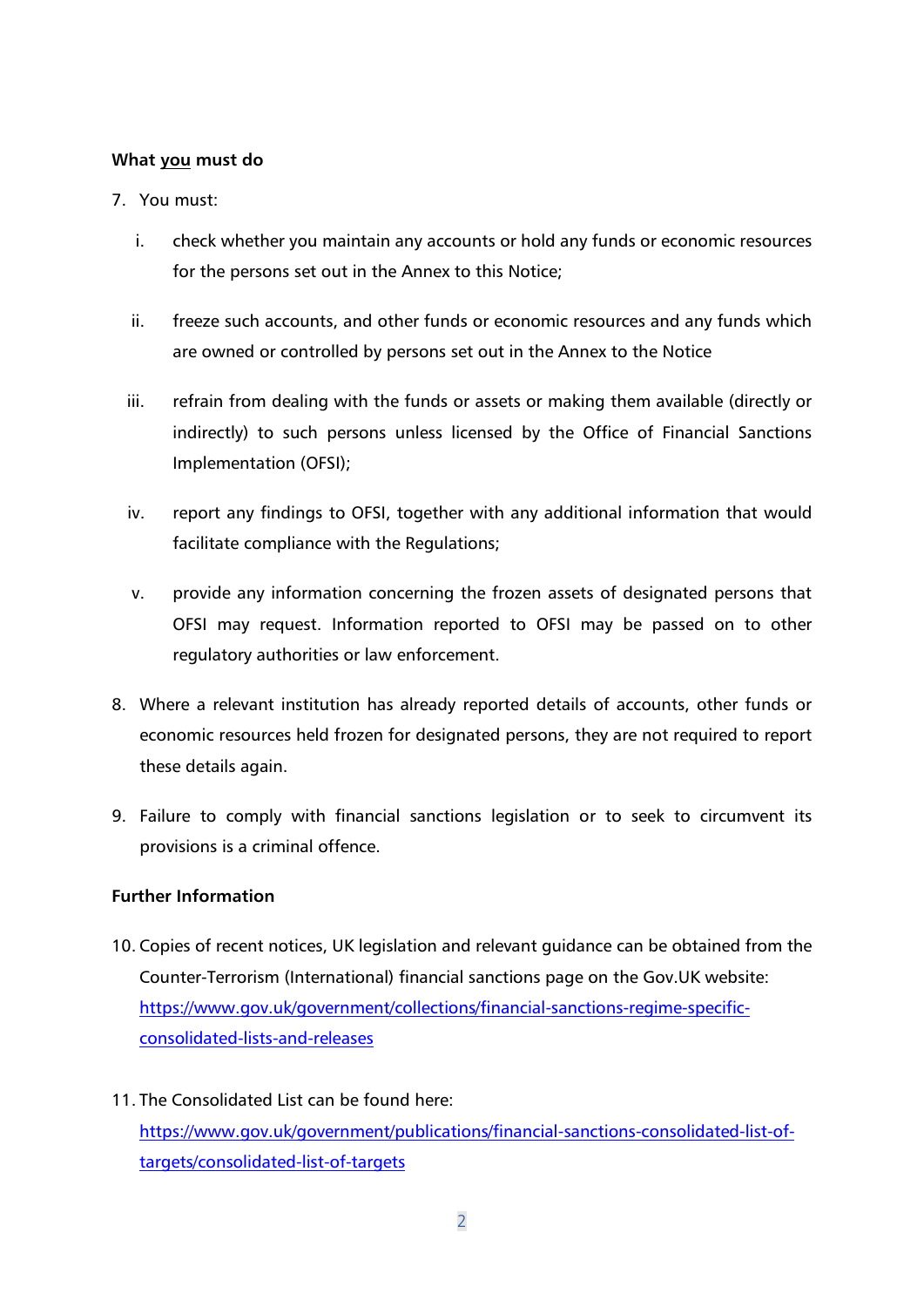12. The UK Sanctions List can be found here:

<https://www.gov.uk/government/publications/the-uk-sanctions-list>

13. For more information please see our guide to financial sanctions:

<https://www.gov.uk/government/publications/uk-financial-sanctions-guidance>

# **Enquiries**

14. Non-media enquiries about the implementation of financial sanctions in the UK should be addressed to:

Office of Financial Sanctions Implementation HM Treasury 1 Horse Guards Road London SW1A 2HQ [ofsi@hmtreasury.gov.uk](mailto:ofsi@hmtreasury.gov.uk)

- 15. Non-media enquiries about the sanctions measures themselves should be addressed to: [sanctions@fcdo.gov.uk](mailto:sanctions@fcdo.gov.uk)
- 16. Media enquiries about how financial sanctions are implemented in the UK should be addressed to the Treasury Press Office on 020 7270 5238.
- 17. Media enquiries about the sanctions measures themselves should be addressed to the Foreign, Commonwealth & Development Office Press Office on 020 7008 3100.